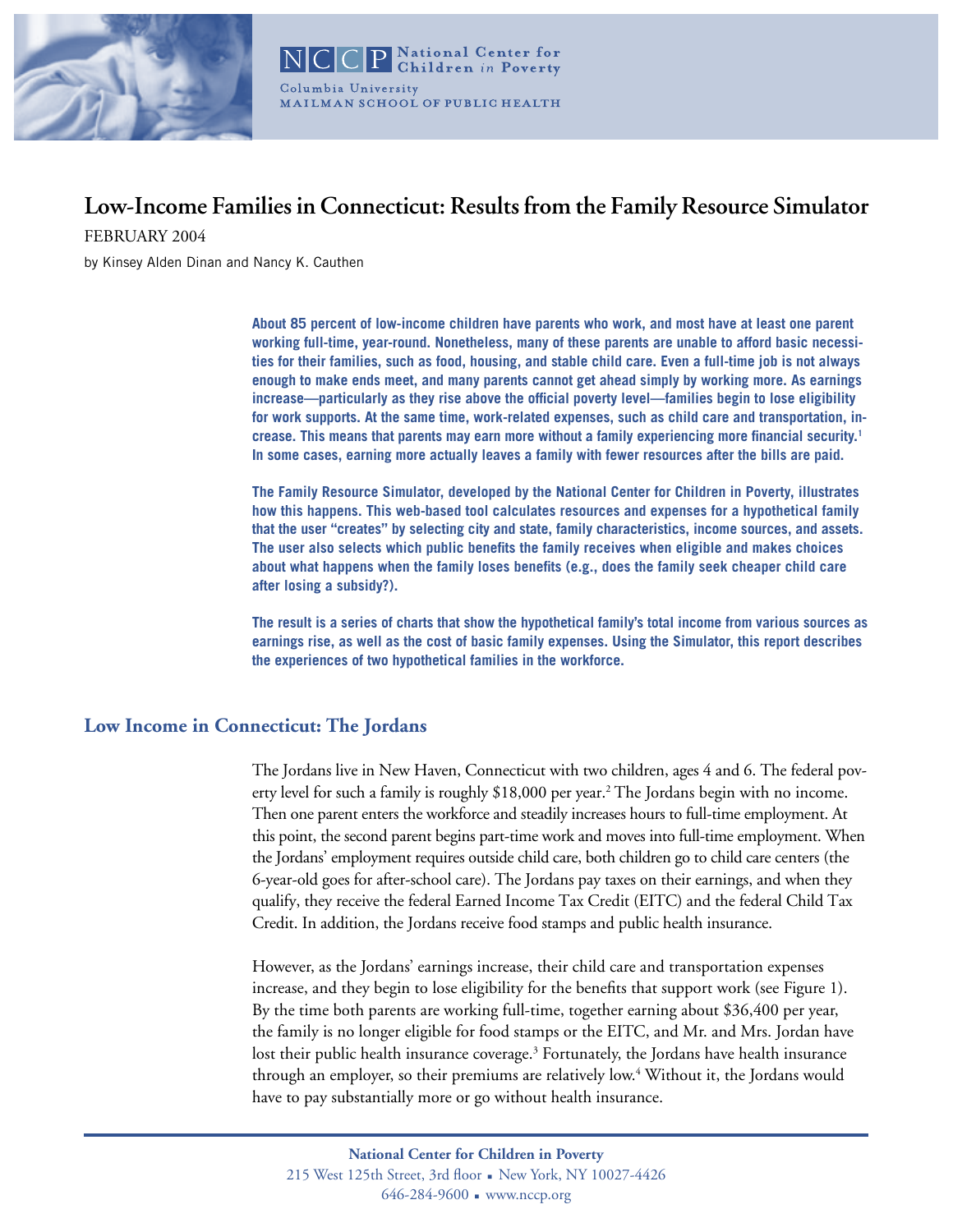#### **Figure 1: Jordan Family**

#### **Family Resources and Basic Expenses**

NCCP Family Resource Simulator: Connecticut 2002



The Jordans' resources, even with tax credits, food stamps, and public health insurance, don't exceed expenses until their earnings rise to about \$43,000. In fact, as the Jordans' earnings double from \$18,000 to \$36,000 per year, the gap between the family's resources and the cost of basic expenses actually increases. At \$47,000—two and a half times the federal poverty level—the family has \$26 in resources available to them after basic expenses. That's just over \$2 per month for a family raising two children.

The Jordans would be better able to cover their expenses if they received child care assistance through the state's Child Care and Development Fund (CCDF) subsidy program. With this assistance, when annual earnings reached about \$27,000, the Jordans would have just enough resources to pay for basic necessities. However, the program serves only a small percentage of eligible children.<sup>5</sup>

Thousands of families in Connecticut experience challenges similar to those faced by the Jordans. There are 97,000 low-income families living in the state, and 32,000 of them have a child under age 6. Among low-income families in Connecticut, 83 percent have at least one parent who works, and 49 percent have a parent who works full-time, year-round. More than a third are two-parent families.

### **Low Income in Connecticut: The Clarks**

For a single-parent family in Connecticut, providing for a family's basic needs is even more challenging. Ms. Clark is a single mother living in New Haven who also has two children, ages 4 and 6. The federal poverty level for this family is about \$15,000 per year. When Ms. Clark's earnings are low, the family receives the same public benefits as the Jordans—income tax credits, food stamps, and public health insurance. Ms. Clark also receives child support payments of \$300 per month.<sup>6</sup> These payments significantly increase the family's resources, but they also reduce the family's food stamp benefits.

The Clarks' resources increase as Ms. Clark's earnings increase (see Figure 2). However, when her earnings increase from \$15,000 to \$16,000, family resources drop due to the loss of food stamps. The family suffers another hit when Ms. Clark's earnings reach \$25,000 per year, and she loses her health insurance.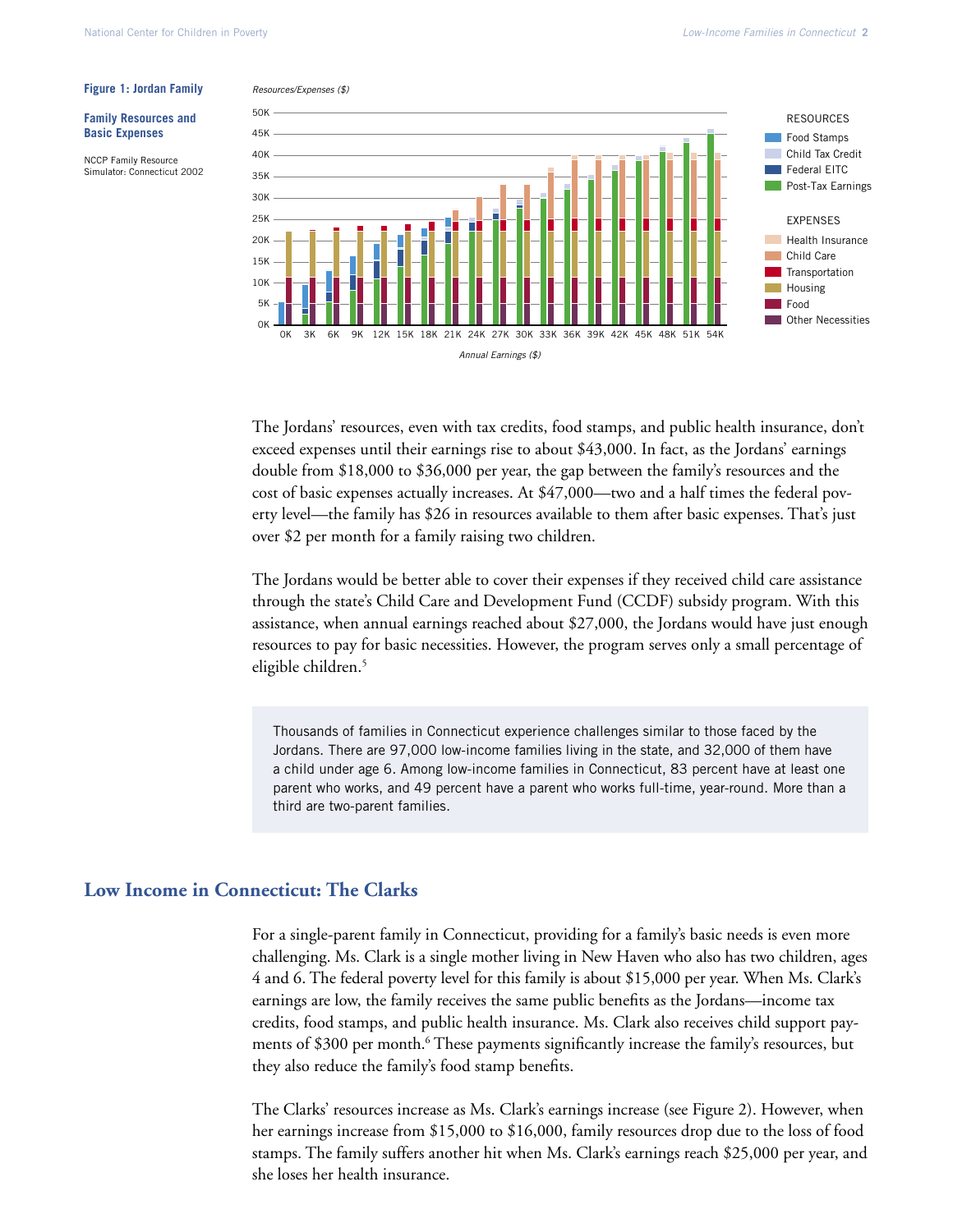#### **Family Resources**

NCCP Family Resource Simulator: Connecticut 2002



As with the Jordans, Ms. Clark's work-related expenses increase as she moves from part-time to full-time employment. Ms. Clark's children are in license-exempt family care while she is at work (the 6-year-old goes after school); this care costs about half as much as care in a licensed child care center or home. Still, with child support payments, tax credits, and a fulltime, year-round job paying \$10 per hour<sup>7</sup>—\$3 per hour above Connecticut's minimum wage—Ms. Clark does not have enough money to provide for her family (see Figure 3).

The Clarks' resources do not exceed the cost of basic expenses until Ms. Clark's earnings increase to \$28,000. This means that Ms. Clark is not able to make ends meet until she earns \$15 per hour. Even at this wage, she is unable to afford anything beyond her family's basic necessities.

There are other public supports that can help working families cover their basic expenses, such as Section 8 housing vouchers and Temporary Assistance for Needy Families (TANF) cash assistance. In practice, however, Section 8 housing vouchers are limited, and only a small percentage of eligible families receive them. And while Connecticut's TANF program provides substantial assistance to families who are officially poor, it is not available to lowincome families with earnings above the poverty level.



#### **Figure 3: Clark Family**

**Resources Before and After Basic Expenses**

NCCP Family Resource Simulator: Connecticut 2002